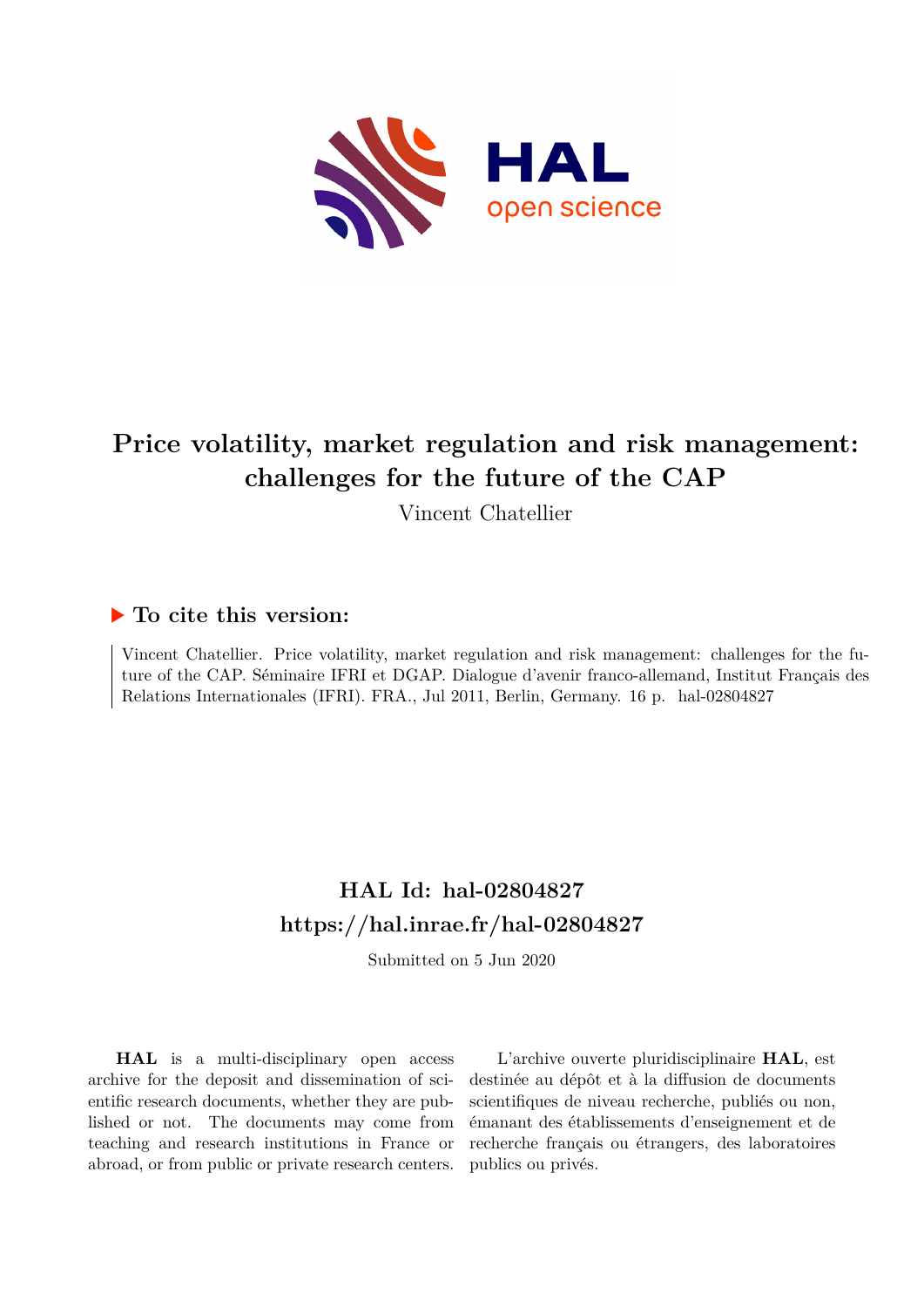*Séminaire IFRI (Institut Français des Relations Internationales) et DGAP (***Deutschen Gesellschaft für Auswärtige Politik)** *Dialogue d'avenir franco-allemand, Berlin (Allemagne), 8 juillet 2011*

# **Price volatility, market regulation and risk management: challenges for the future of the CAP**

Vincent CHATELLIER<sup>1</sup>

INRA – Institut National de la Recherche Agronomique Departement SAE2 – UR 1134 Rue de la Géraudière, BP 71627, 44316 Nantes, France Email: Vincent.chatellier@nantes.inra.fr

### **Abstract**

This article provides an analysis of the European Commission's proposals (18 Novembre 2010) regarding the next CAP reform. It proposes a reflection centered on the volatility of agricultural prices, the market regulation mechanisms and the risk management tools (the important question of direct payment to farmers is not included here). The first section deals with the factors underlying the volatility of agricultural prices, the effects of this on an international scale and ways of better managing it through enhanced international coordination of policies associated with agriculture. The second concerns the European tools that could be mobilised to accompany and support the envisaged strategies on a more global scale. Arguments are then developed around the following topics: customs duties, export refunds, safety nets, futures markets, fiscal policies and income stabilisation tools. As the agricultural markets are naturally unstable, some regulation instruments (public, but also private) need to be maintained.

J.E.L : Q10, Q13, Q18

 $\overline{a}$ 

Key words: CAP - Agricultural market – Price volatility – Risk – Regulation instruments

<sup>1</sup> Vincent Chatellier is a Research Engineer in INRA (Institut National de la Recherche Agronomique) and Director of the Research Unit 1134 (LERECO). This article has been written following a communication for the European Parliament's Directorate for Structural and Cohesion Policies. It was presented to the Committee on Agriculture and Rural Development of the European Parliament at a workshop held on 7 February 2011 in Brussels.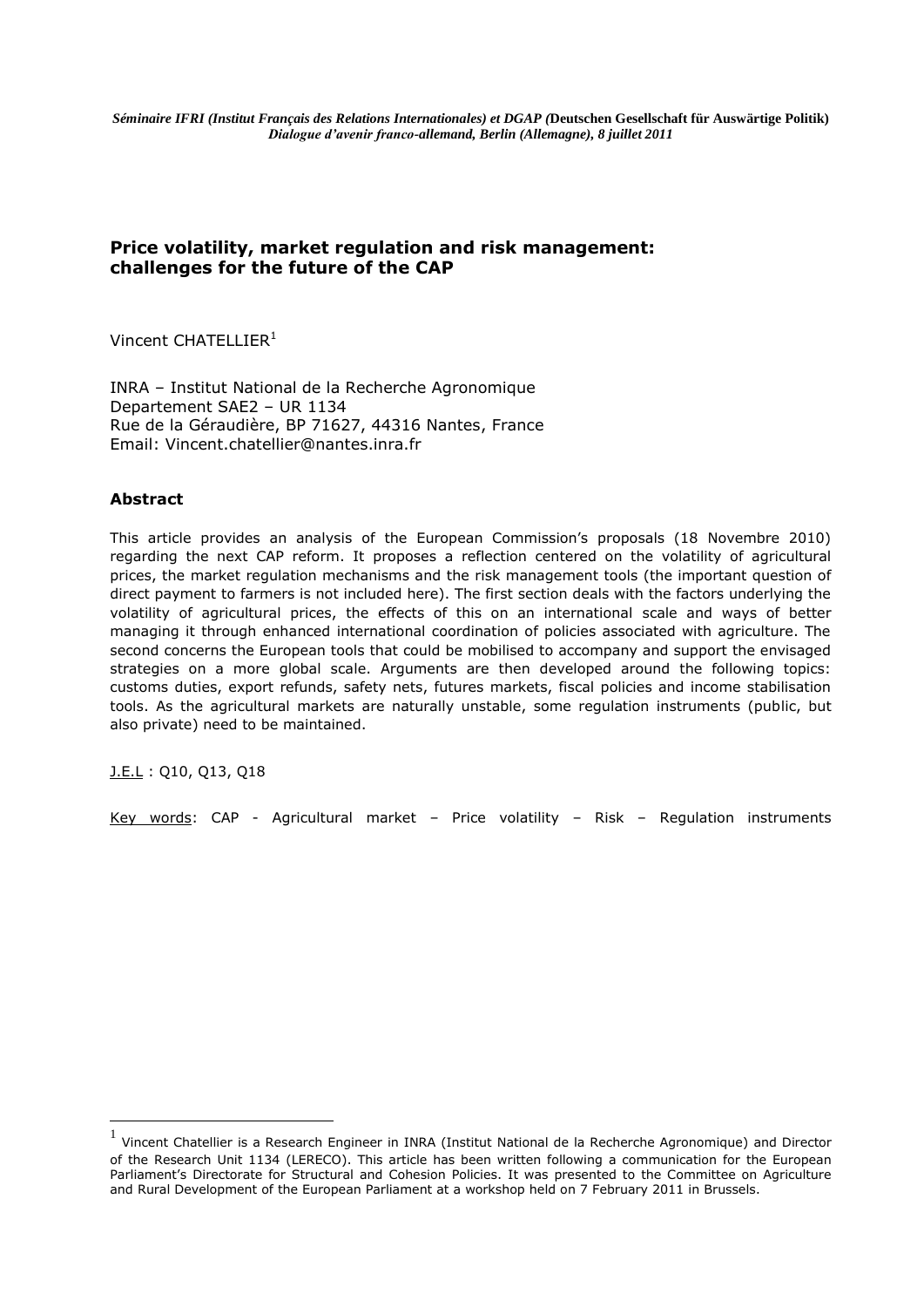# **1. Introduction**

On 18 November 2010 the European Commission presented a communication on the future of the common agricultural policy (CAP) towards 2020 (European Commission, 2010-a). The communication was placed under the authority of the Commissioner responsible for Agriculture and Rural Development (Dacian Ciolos) and was addressed to the European Parliament (Adinolfi, Little and Massot, 2010), the Council, the Economic and Social Committee and the Committee of the Regions. Prior to the publication of the text, the Commissioner organised a broad public consultation to gather together the thoughts expressed by European citizens and various organisations (European Commission, 2010-b Bureau, 2010). These new proposals, which are part of the continuing reforms that have taken place over the two previous decades (Burell, 2009 ; Matthews, 2010; Daugberg and Swinbank, 2011), convey the European Commission's strategic vision on the development of agriculture and its place in society. According to the European Commission, the future CAP must satisfy the following three objectives at the same time: promoting healthy and adequate food production for European consumers in a context of growth in global demand, economic crisis and high price volatility; contributing to sustainable management of natural resources, while taking into account the problems associated with climate change; encouraging the maintenance of territorial balances by accepting the idea that agriculture is a crucial factor in invigorating the rural environment.

The communication is a policy guidance document. The proposals made are therefore not, at least at this stage, a precise regulatory text which could form the subject of a detailed analysis of the impact in terms of reorienting support between Member States, the sensitivity of the incomes of the different categories of farms or incentives for changes in production. Once the institutional debate has been completed (De Castro et al, 2011), regulatory texts will be adopted to implement a reform of the CAP from 2014. It is important to point out that this communication was drawn up with the intention of, firstly, taking into account the commitments made in the context of the World Trade Organization (WTO) multilateral negotiations (Blandford et al, 2010; Swinbank, 2008) and, secondly, orienting the future CAP towards the priorities set out by the President of the European Commission in his communication of 3 March 2010 entitled 'Europe 2020' (European Commission, 2010-c). Seeking to make the future CAP consistent with the Europe 2020 strategy is naturally a priority in so far as the latter will have a significant influence on the choices that will be made regarding the future keys to allocating EU budgetary resources in the financial framework for 2014-2020.

In this context, this article is divided in two sections: the first deals with the volatility of agricultural prices, considering that the future CAP instruments, however innovative they are, will have to be in line with an internationally agreed strategy; the second discusses the proposals made regarding the future tools that could be mobilised internally in order to regulate the agricultural markets and deal with risk and crisis situations as well as possible.

# **2. Price volatility and international coordination**

In its text of 18 November 2010, the European Commission highlights the extent to which growing price volatility of agricultural products and inputs (Gilbert and Morgan, 2010) is currently a problem for European farmers (Capitanio, 2010). It causes major variations in income and contributes to a growing concern that does not in any way favour making the necessary long-term commitments (establishment and investment) that this activity requires. Alongside the measures that will be adopted specifically in the context of the CAP (cf. section 3), the EU authorities will also have to be actively involved in better international coordination of this issue; the work undertaken in the G20 (under the French Presidency) is also intended to contribute to this.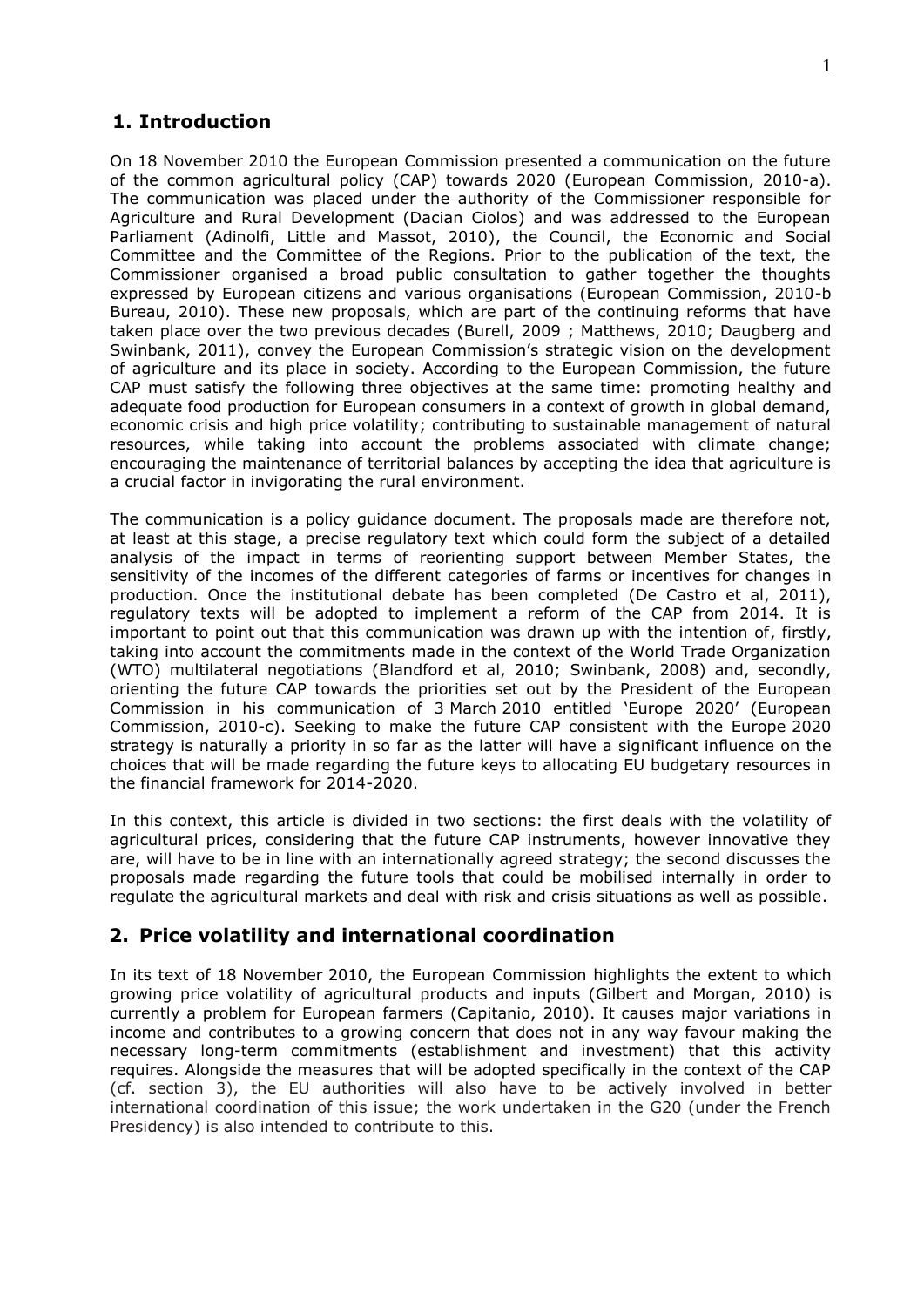### **2.1 Price volatility accentuates the hunger problem**

The research conducted by the Food and Agricultural Organization of the United Nations shows that the phenomenon of international food price volatility has worsened, particularly over the last four years. The FAO combined food price index, which is calculated on the basis of the prices of 55 products, rose to 118 in January 2006 (it was an average of 100 in 2002-2004), and 213 in June 2008, then dropped to 139 in March 2009, and finally rose again to 232 in April 2011. Not only is price volatility serious, but the higher levels are reaching peaks that have never before been seen on the international markets.

This high level of price volatility is expressed in contrasting ways by different products: in the case of sugar, the changes are spectacular: the index increased from 131 in June 2007 to 348 in April 2011; in the case of cereals, it dropped from 274 in April 2008 to 157 in September 2009, then rose to 265 in April 2011 (Wright, 2011); in the case of milk, it peaked at 268 in November 2007, dropped to 117 in March 2009, then rose to 229 in April 2011; in the meat sector, the range is smaller: from 137 in September 2008 to 114 in April 2009, then to 173 in April 2011. Another approach to price volatility, taken from the perspective of the situation observed in the different European agricultural markets, leads to a quite similar diagnosis: the price of wheat has more than doubled in three years; the price of milk has fluctuated in an almost identical proportion to wheat; the price of beef has dropped compared with 2006, with smaller variations than in other sectors. For meat, the current problem mainly relates to the increase in production costs (feed) as a result of the rise in prices of crops.

In addition to its effects on the financial situations of European farmers, the price volatility of food products is even more problematic given that it enhances the situation of food insecurity in many developing countries where food expenditure often represents a very large proportion of the household budget (Galtier, 2009 ; FAO, 2009). It is occurring in a context in which, firstly, several dozen countries are already facing a recurring food crisis situation (sometimes with high social tensions or 'food riots') and, secondly, there are already nearly a billion humans on the planet facing malnutrition (63% of whom are in Asia and the Pacific, 26% in sub-Saharan Africa, 5% in South America and the Caribbean, 4% in the Middle East and North Africa and 1% in developed countries). Under-nourishment particularly affects rural populations in developing countries and two thirds of it is found in only seven countries (in descending order): India, China, the Democratic Republic of Congo, Bangladesh, Indonesia, Pakistan and Ethiopia.

The battle against price volatility cannot be limited to a single continent or a single economic area, even an agriculturally powerful one such as the EU (the leading global importer and exporter of agricultural and food products). It must be a collective ambition shared by the main big players in the production of, consumption of and trade in agricultural products (USA, EU, Oceania, South America, China, India and Africa).

# **2.2 The factors underlying the volatility of agricultural prices**

It is not possible to reflect on the high level of volatility of agricultural prices without going back to the specific characteristics of the sector, as is widely discussed in the work of economists (Boussard, 2010; Gérard, 2008): i) due to the rather lengthy production cycle, agricultural supply is quite inflexible in the short term; this means that farmers cannot react immediately to market signals; ii) agricultural and food products are largely perishable; that means that it is more difficult to store them (in the medium and long term) than in the industrial goods sector, where the practice is common; iii) the agricultural produce available at year n+1, in a country or on the international market, is difficult to predict during year n inasmuch as its level still depends (despite technical progress) largely on climate conditions (drought, flood, hail, etc.); iv) the demand for food products is relatively inflexible in relation to price: a slight surplus of supply compared with demand results in a more than proportional drop in prices.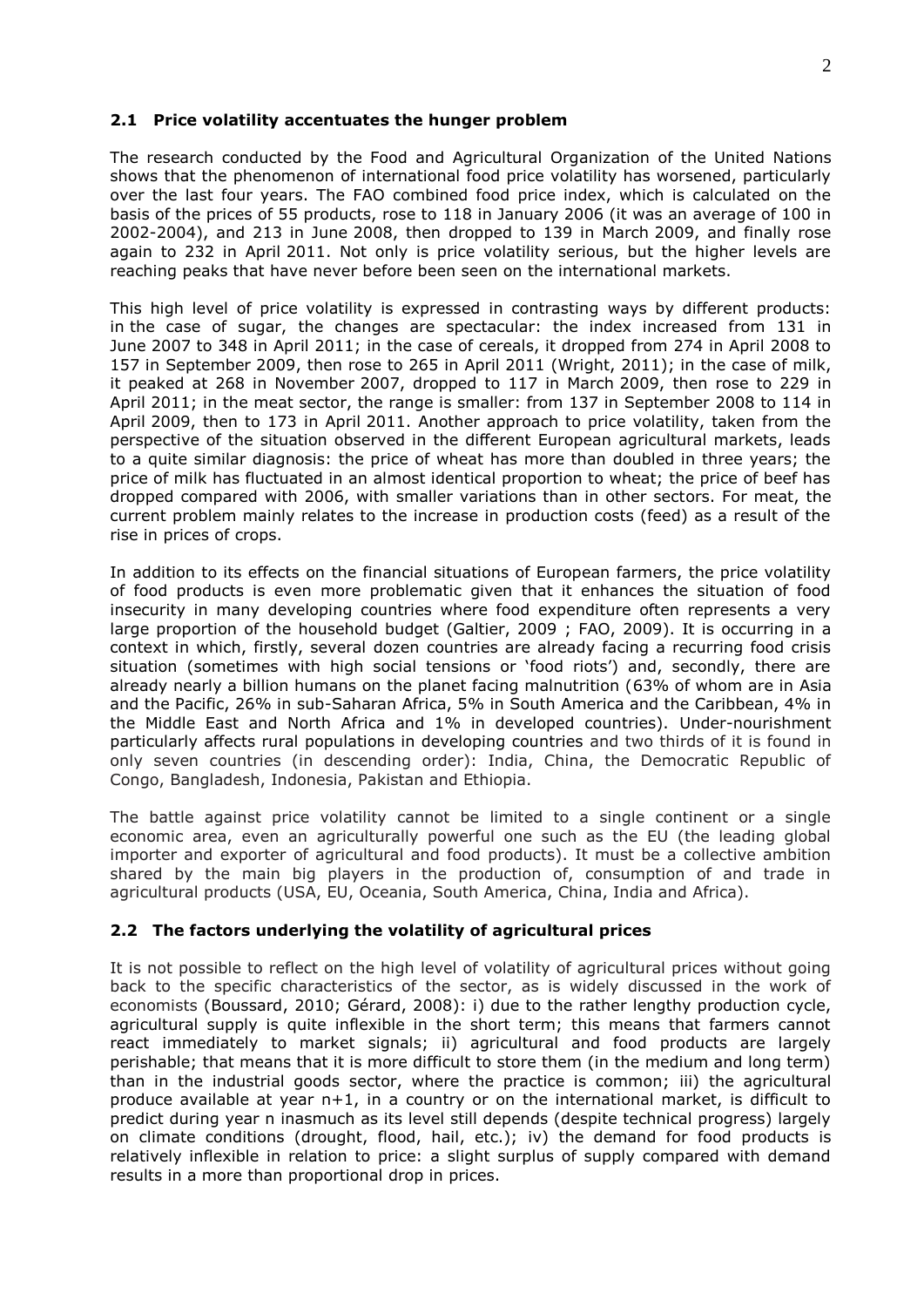In addition to recognising these specific characteristics, international decision-makers need to agree fully on the fact that price volatility in agriculture is the result of a complex interplay of climate, demographic, political, economic and/or logistical factors (Timmer, 2010; Munier, 2010; Jamet 2011). Several of these factors play a dominant role, which needs to be taken on board before working together to plan how to curb the volatility:

- The growth of the world population and the change in diets are placing major pressure on demand for agricultural commodities. As the UN forecasts show, the global population is expected to reach 9.1 billion people by 2050, which is an increase of 2.3 billion people compared with the current situation; this expected population growth, which is already at a rate of 220 000 people per day, will mainly be due to African countries (+1 billion people) and Asian countries (+1 billion). This rapid increase in the number of consumers is in addition to a change in their dietary preferences (especially in emerging countries where it is economically possible) towards an increase in individual consumption of animal proteins. For example, annual consumption of meat products in China increased from 13 kg per inhabitant in 1980 to just under 60 kg in 2010.

- The vagaries of the climate sometimes have severe effects on the production of particular goods. The impact on international agricultural prices is even greater when the countries affected play an active role in the international flow of trade in the goods. For example, the climate problems (drought) encountered in Australia certainly contributed to the sharp rise in the price of dairy products in so far as it supplies nearly 12% of the global market; in the cereals sector, the 2010 supply was disrupted by fires in Russia (which led to an embargo on cereal exports), a heat wave in Ukraine and Kazakhstan and heavy rain in Canada. While climate factors are likely to be accentuated by global warming, global warming needs to be the subject of an international strategy that goes far beyond the ambitions of the CAP in this area.

- The increase in energy prices (oil, gas, etc.) interferes with the price of agricultural products through three main channels: it causes a rise in the production costs of agricultural goods, although the level varies for different categories of products; in the same way, for a given agricultural product, the use of inputs fluctuates depending on the production methods and techniques used; it influences domestic and international transport costs for agricultural products; it economically supports exporting countries, which are then inclined to import agricultural products at higher prices.

- A growing proportion of crop production being diverted from its prime function (human and animal food) towards biofuels is accentuating the pressure on crop product markets (Banse et al, 2010; Baffes, 2011). Biofuels are not, however, solely responsible for the rise in food prices. Two arguments back up this statement: the price of cereals declined sharply in 2009 compared with 2007-2008, while global production of biofuels continued to rise; the price of certain food products (including rice) increased (particularly in 2007-2008), despite having no immediate link with the development of ethanol and/or biodiesel. The land used to produce biofuels represents 2% of the cultivable land on the planet.

- International agricultural prices are determined mainly on the basis of the quantities of goods traded rather than the goods produced. In the case of a product for which trade represents a small proportion of global production and exports come from a small number of countries, the pressure can sometimes be high, mainly in the following two cases: where the countries supplying the global market experience a sudden contraction in their supply (climate problem, health crisis, etc.); where the consumption of the item varies suddenly, or at least more rapidly than anticipated at the time production was started. In a context characterised by a growing integration of economies, the balances are now increasingly fragile as the purchasing countries generally assume that the global market will be able to satisfy domestic demand without the need to establish and finance reserve stocks (for products for which that is technically possible).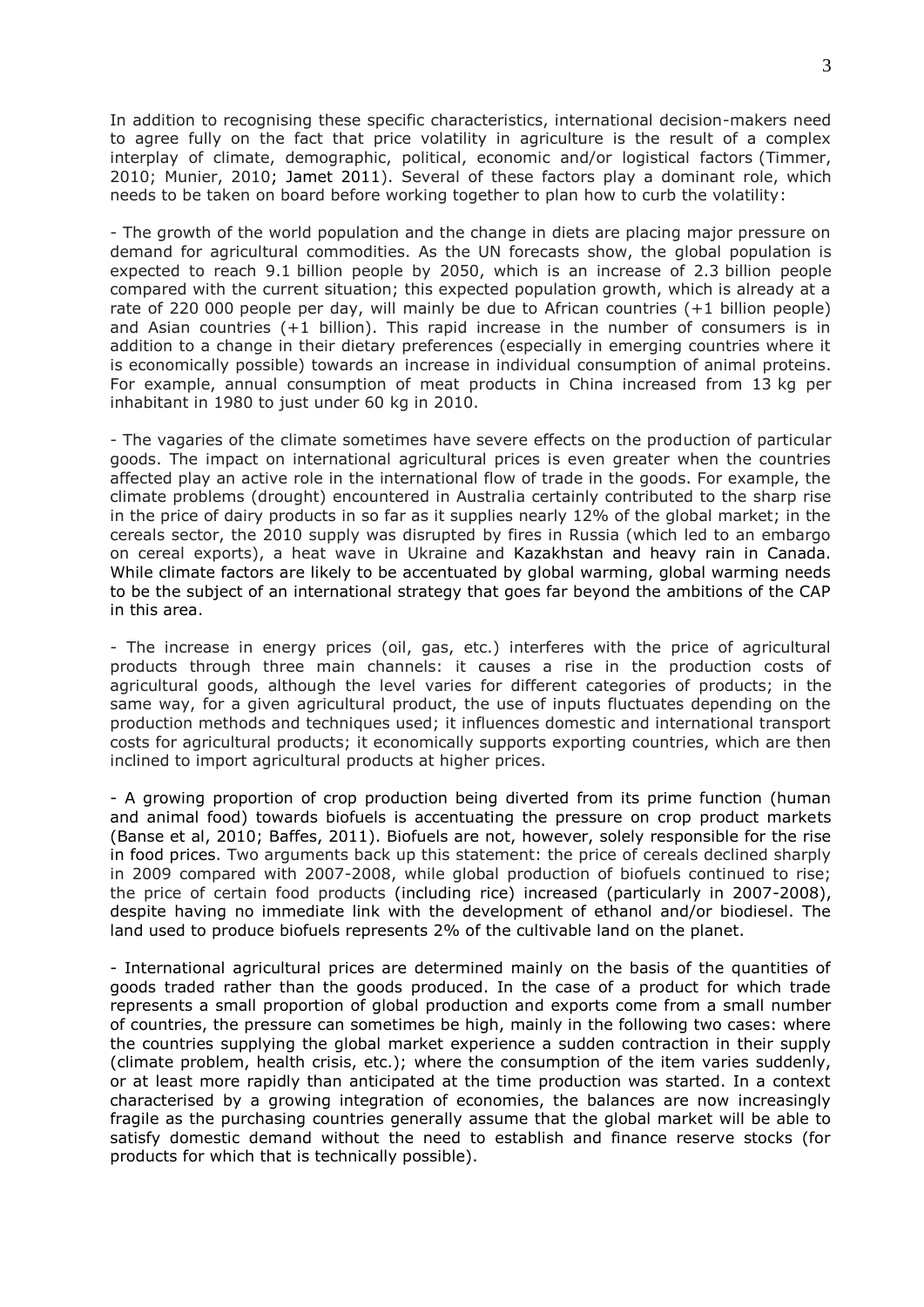- The influence of financial speculation on changes in the prices of agricultural commodities (level and volatility) is the subject of rich and sometimes fierce technical debates (Sanders et al, 2010; Irwin et al, 2011). At least until now it was generally accepted that speculation was not the prime cause of rises or falls in agricultural prices (Guyomard 2008); the imbalance between supply and demand was still the main explanation, according to the majority of experts. It was also accepted that speculation had more effect on short-term price fluctuations than on long-term price trends. In addition, many experts agree that the existence of a derivatives market (as a place for exchanging promises to buy and sell in the long term) is necessary (within certain frameworks) in so far as it allows operators to protect themselves from excessive volatility. The main challenge then lies in regulating these markets so that the signals coming from them are clear and the derivative markets retain a degree of proximity to the real economy. In this respect, the development of commodity index funds could lead to a risk of speculative bubbles if they move too far from the reality of the balance of the markets or stocks. The following example illustrates this reasoning: when investment funds speculate up (especially if they are large), purchasers rush to buy while sellers delay their sales, all of which is based on a shared conviction that the speculator is making its decisions with a full knowledge of the facts. The question is, therefore, whether that is really still the case. Since summer 2010, and in the light of recent experiences, the debates on speculation are becoming more polarised. For example, the UN Special Rapporteur on the Right to Food considers that a significant proportion of the rise in prices of agricultural products since 2010 is explained by the emergence of a speculative bubble (De Schutter, 2010). In a context in which wheat harvests allowed stocks to be rebuilt to quite a high level, he considers that the current developments are quite directly influenced by the entry onto the market of powerful institutional investors such as speculative funds, pension funds and investment banks. The United Nations therefore consider that the recent sharp rise in food prices (which, incidentally, affects rice less than wheat and sugar), is more attributable to a panic movement on the agricultural markets (enhanced by a fear that prices will be increasing) than to an established serious imbalance between supply and demand.

In a long-term strategy on the subject of managing agricultural price volatility, the EU authorities must aim not only to work internally through the CAP tools (cf. section 3), but also (and perhaps most importantly) externally, in close cooperation with the other big powers, mainly those that are part of the G20 or the WTO. It would be futile to seek to confine this issue solely to the geographical area of the EU, as the risks are so high and the international interdependence is so strong.

# **2.3 A priority: the agricultural development of developing countries**

Due to the expected population growth in many developing countries that are net importers of agricultural products, the low level of buying power of the populations concerned and the existing social tensions, it is essential that these countries, especially those on the African continent, are given the resources to develop their own agriculture while being shielded from international competition. The reverse strategy, which would involve favouring the systematic channel of low-price imports on the global market is quite simply perilous in the medium and long term, for two reasons: some countries that are currently exporters of agricultural goods will not necessarily be exporters in the future due to the growth of their populations (such as some Asian countries that export rice), more difficult soil and climate conditions (global warming, erosion, etc.), the use of agricultural produce for other purposes (biofuels, biomaterials, etc.) or the rise in oil prices (which contributes to a rise in transport costs); the increase in agricultural commodity prices could then shut out the most economically fragile countries. That increase could, for example, be stimulated by China, where the reserves of American dollars are as great as resources in terms of water and cultivable land are limited. In order to take early action to prevent this phenomenon, it would seem that the EU authorities need to act with other international players in the following two directions: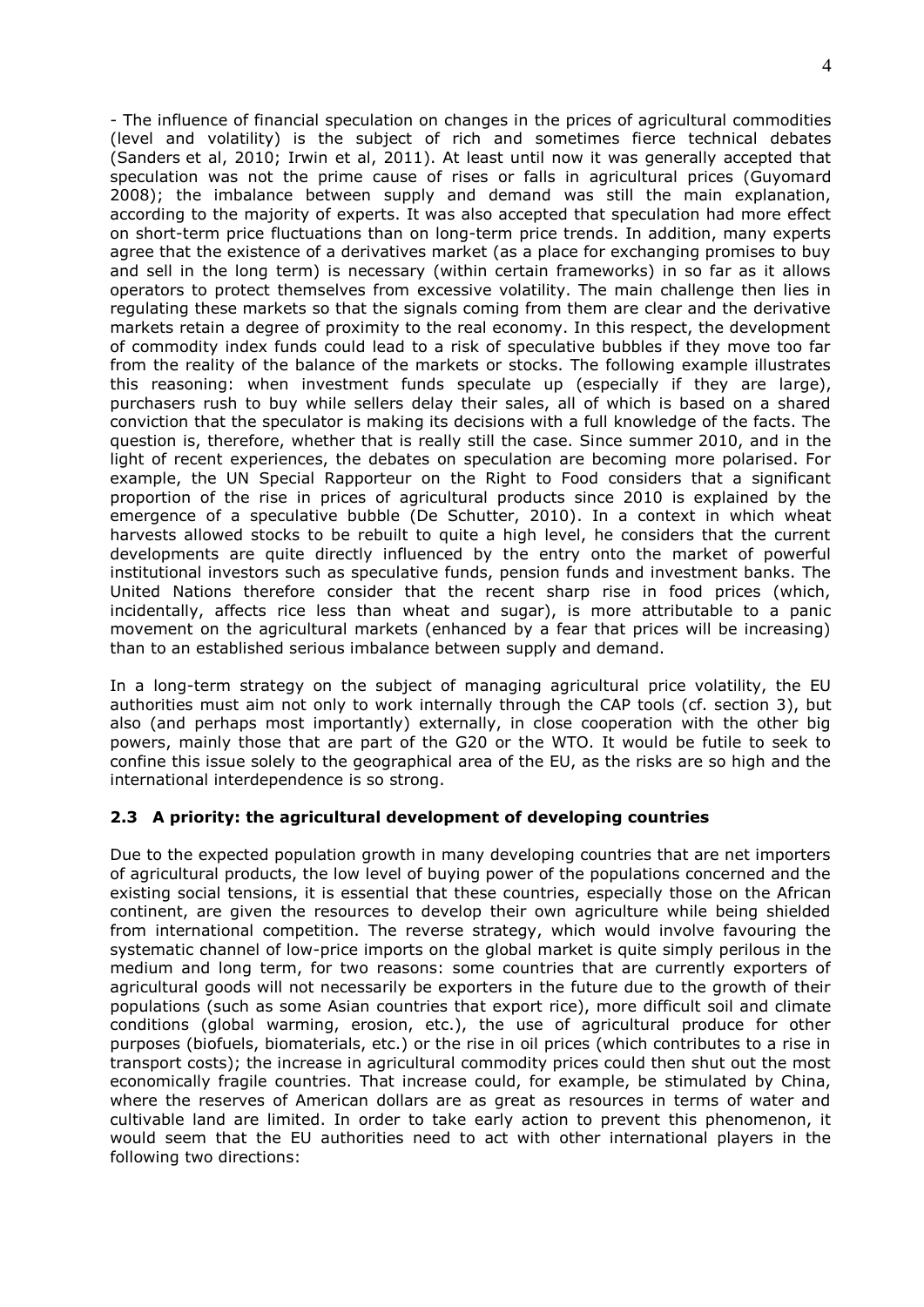- i) Giving the opportunity to a specific list of countries, which does not necessarily correspond to the WTO list of Least Developed Countries (LDCs), to apply customs duties that are sufficiently dissuasive for the development of food-producing farms to become economically profitable again (WFP, 2009; Pisani and Chatellier, 2010). They are not (or are no longer) profitable due to the substantial gaps in productivity (of work and production factors) between those countries and developed countries. Such a choice can only be made, however, through transition phases, because it will result in a brief increase in food prices (which will surely require the adoption of consumption support policies).
- ii) Encouraging investments in the agricultural sectors in those countries, so that productivity can increase significantly. Many experts consider that the public funds allocated to agriculture have often been the victim of structural adjustment policies imposed by the International Monetary Fund (IMF). In the same way, a decreasing proportion of the funds from public development aid is directed towards agriculture. The issue of the appropriateness of direct investments in developing countries in Africa is an important point, which must be considered on a case-by-case basis: investment projects that positively involve local populations can have beneficial longterm effects on the local productive dynamics; investments based on the monopolisation of agricultural land by Asian or Persian Gulf countries for purely commercial ends are more debatable.

# **2.4 Supply, trade, biofuel and stocks**

In an international framework, which does not, however exclude initiatives specific to the CAP, several actions could be useful for limiting the effects of excessive price volatility:

- Developing the agriculture of the country or economic area concerned, while ensuring that it is environmentally friendly (in order to be sustainable), less sensitive to the vagaries of the climate (which raises the question as to the potential future role of genetically modified plants) and less dependent on fossil fuels (to prevent the risk of a major future increase in production costs). While European consumers can take the risk of being in lasting deficit for some exotic products (coffee, tea, cocoa, etc.) or little-consumed products (mutton), the situation is very different for key products. In fact this strategy carries the risk that the expectations of the EU market will not always be fully satisfied: a health crisis, a poor harvest, an increase in consumption, currency disruptions or an exacerbated increase in competition could affect the expected flows of imports; this is especially true in cases where the number of suppliers is limited, such as in the beef sector.

- Promoting flows of trade between countries in deficit and countries in surplus, but without contradicting the points mentioned previously regarding African countries (Diaaz-Bonilla and Ron, 2010). The idea needs to be accepted that some countries will not always easily be able to develop their agricultural production so that it is perfectly in line with demand. Over the coming decades, this situation could be aggravated in some Asian countries that are experiencing high demographic and economic growth while their land availability is poor. The inequality between the world's countries (in terms of population, land, climate, etc.) has thus resulted in growth in agricultural and food trade at an annual average rate of 3% since the creation of GATT (General Agreement on Tariffs and Trade) in 1947 (WTO, 2010); this rate is higher than the growth of global agriculture production (Josling et al, 2010). In the same way, the FAO and OECD forecasts show that these flows of agricultural products will increase over the next decade (OECD-FAO, 2010), firstly towards developing countries. For developing countries, imports of wheat in 2019 are expected to 25% higher than in 2007-2009; this growth will be particularly strong (+60%) for protein meal (exports of soya beans from South American to Asia) and vegetable oils (+40%). Without predicting currency parities trends, the EU should be in a position to develop its exports in some agricultural sectors (European Commission, 2010-d); these exports are expected to be more limited than trade flows within the EU.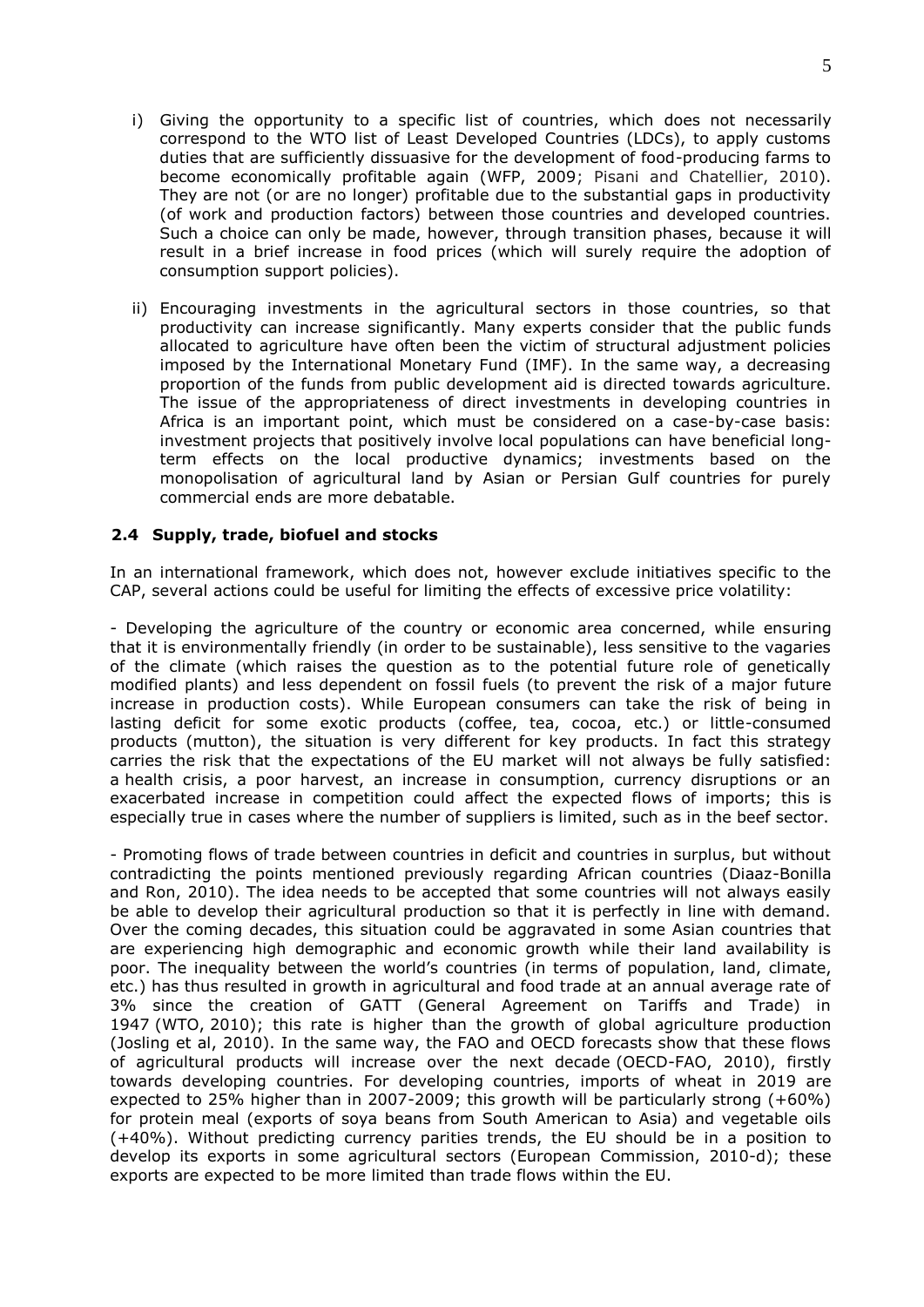- Introducing a degree of flexibility into the annual production of biofuels that takes into account the real situation of the markets for human and animal food. This possibility is particularly relevant to the production of grain maize in the United States and production of cereals and oil seeds in the EU. Due to the industrial investments in this sector, such an approach is not, however, simple to envisage, at least not without the support of the public authorities.

- Promoting, as far as possible, a dietary model that, if possible, less resource-hungry. The rapid increase in consumption of animal proteins, particularly in emerging countries and some developing countries (with the notable exception of India), is accentuating the pressure on the agricultural markets; what is more, this would become quite untenable if the United States model became widespread (127 kg of meat products per inhabitant). In the EU, individual consumption of meat products is declining in several countries and increasing in others (mainly the new Member States) so that the overall trend is only marginally increasing. Based on similar reasoning, particular attention must be paid, on an international (but also European) scale, to the wastage of part of agricultural production all along the chain from producer to consumer.

- Creating international food security stocks for certain agricultural products (including cereals) where that is possible from a technical and budgetary point of view. Due to the controversies that the concept of 'stocks' create, both within circles of economists and among public decision-makers, it is important to make it clear what meaning is being attached to that concept here. The creation of stocks must be envisaged mainly for the benefit of the countries where there are regular food shortages and where the conditions for access to agricultural products are difficult for a variety of reasons, including logistical ones. The conditions for access to food in some poor countries are often very detrimental to local populations even if there is not really a global shortage of supply; the challenge is then essentially the geographical distribution of food commodities. Such stocks, which must be considered to be compatible with the WTO rules, could be co-financed by the countries and the international monetary and financial institutions; the stocks would be used, according to well-established rules, at the request of the governments of the countries concerned and, if necessary, with the technical support of the appropriate local organisations. As establishing public stocks is expensive and trade in agricultural products has a role to play in regulating the balance between supply and demand, the aim should not be to create massive public stocks to help support international agricultural prices. Various past experiences have shown that this approach was not only difficult to implement on an international scale (in so far as not all countries have the same definition of risk), but ineffective from a strictly economic point of view (Cordier and Gohin, 2011).

# **2.5 The governance of the agricultural markets and speculation**

The main question here is how international decision-makers can act collectively to prevent and manage the instability of the agricultural markets. This supposes, firstly, that they can and, secondly, that they want to, with as much cooperation as possible between countries or large economic areas. During the current decade, many ambitions should be pursued and upheld by the EU authorities.

The first ambition must be to tackle in more detail the issue of the conditions for better global governance of agriculture and food. International organisations that work in these two fields, whether in a specialised way or not, are diverse and pursue their own objectives (FAO, WTO, World Bank, World Food Programme (WFP), etc.). One of the main limitations of the system is that, at least currently, there is no competent political body with powers to coordinate the actions of these different players in the best way. Interesting proposals have been made in this respect in a recent report produced under the authority of the President of the French Financial Markets Authority (Jouyet et al, 2010).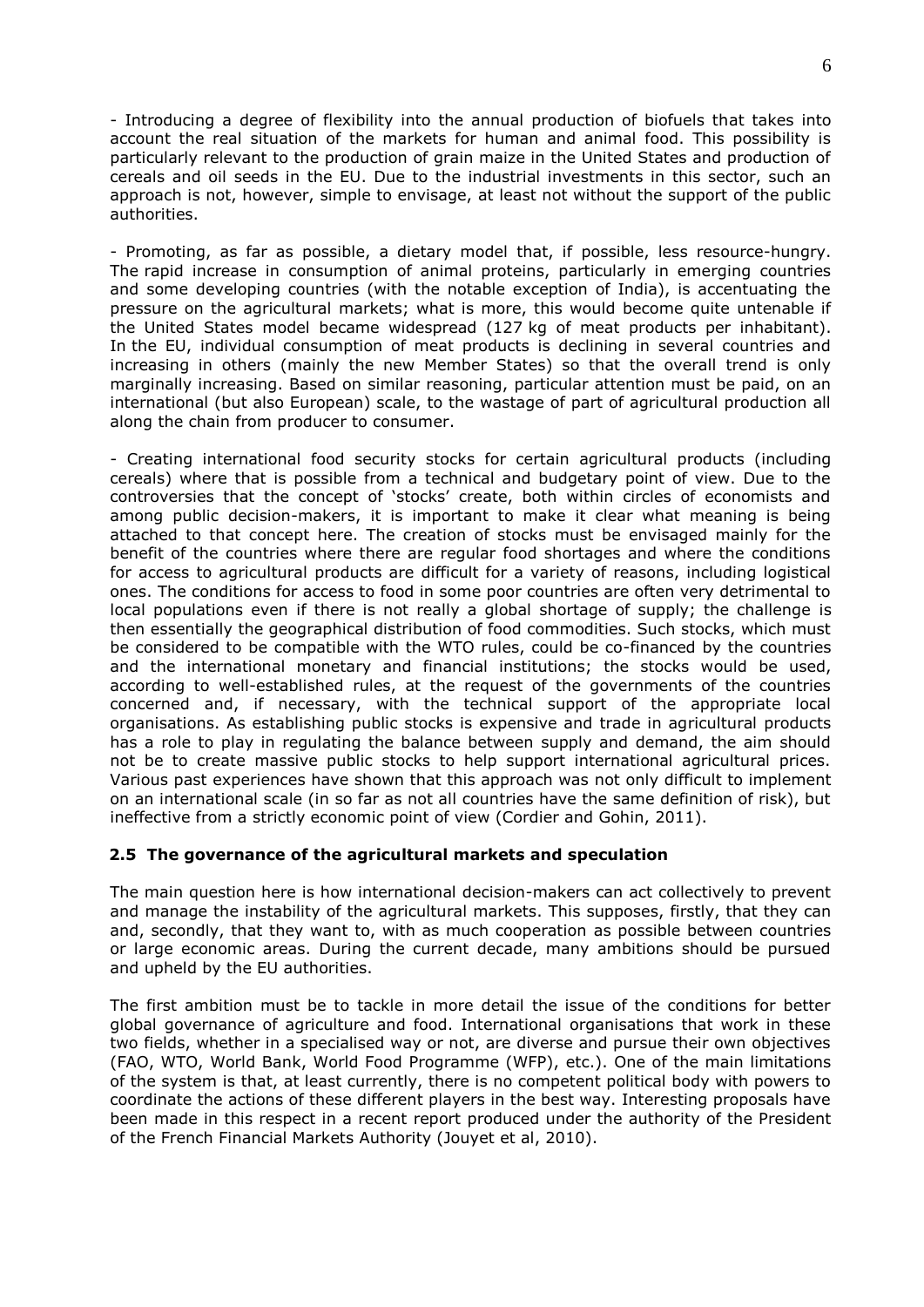The second ambition must be to establish that the WTO analytical frameworks as decided at the URAA (1995) are no longer necessarily relevant fiftheen years later. Without questioning the benefit to consumers in numerous countries of an increased opening up of the agricultural markets, and while accepting the idea that the WTO will have to play a role in regulating the agricultural markets, we must improve many imperfections in the multilateral trade system:

- i) Developing countries that are net importers of agricultural products (especially in Africa) must be able to increase their commercial protection in order to develop their own agricultural production (and not rely on increasingly large imports).
- ii) The positive environmental contributions of agriculture, particularly of herbivore rearing (land maintenance, carbon storage in pastures, landscape creation, biodiversity maintenance, etc.), should be taken into greater account at the WTO so that the expected positive effects of liberalisation (lowering prices for consumers, etc.) are not cancelled out by future environmental deterioration, which will certainly generate costs to the community. This highlights the extent to which the WTO's trade concerns are insufficiently interlinked with other aims, which are nevertheless just as important for the future of humanity, and addressed with so much conviction in other international bodies (combating climate change, etc.). This also means that seeking optimum allocation of resources in the agricultural sector, however attractive it may be to the economist responsible for calculating the resulting benefits, also has serious limitations (Kroll, 2007). It could result in such a high geographical concentration of supply that the environmental effects could be globally appalling for the planet (pollution and soil erosion, abandonment of agricultural land); in the same way, a very high concentration accentuates the potential sensitivity of agricultural supply to the vagaries of the climate and health risks, which has a *de facto* negative influence on price volatility.
- iii) Given the intensity of the food crisis and the expected increase in global population, the future WTO agricultural agreement must of course continue to work to achieve increased fluidity of trade (Brockmeier and Pelikan, 2008), but also, and most importantly, towards alleviating the price volatility of agricultural commodities. However innovative the future CAP is in terms of regulating the markets, the efforts made in the EU will be even more successful if they are consistent with the future WTO guidelines; these guidelines must give increasing space to so-called 'noncommercial' concerns such as food security, health security and the environment.

The third ambition, which is at the heart of the current G20 objectives, must be to arrive at a stricter framework for speculation on agricultural commodities (while not calling into question what is working well). The aim is to restore confidence to the various operators and prevent the creation of speculative bubbles. While a number of possibilities considered are heading in the right direction, their future impact will depend a great deal on their specific methods of application and on the level of support from the countries concerned. The following are among the possibilities raised: improving the quality of the statistics available (past data and forecasts) on the agricultural markets (production, consumption, trade, stocks, climate, etc.) so that those involved are acting with the benefit of the most reliable information possible; providing a political warning system for risk situations, distinguishing the physical markets from the financial markets (so that the warnings are quickly followed by actions); making over-the-counter derivatives operations more transparent; limiting the number of forward positions that an institutional investor may hold on a single commodity, in order to prevent orders for that commodity from having a decisive influence on whether the international price rises or falls.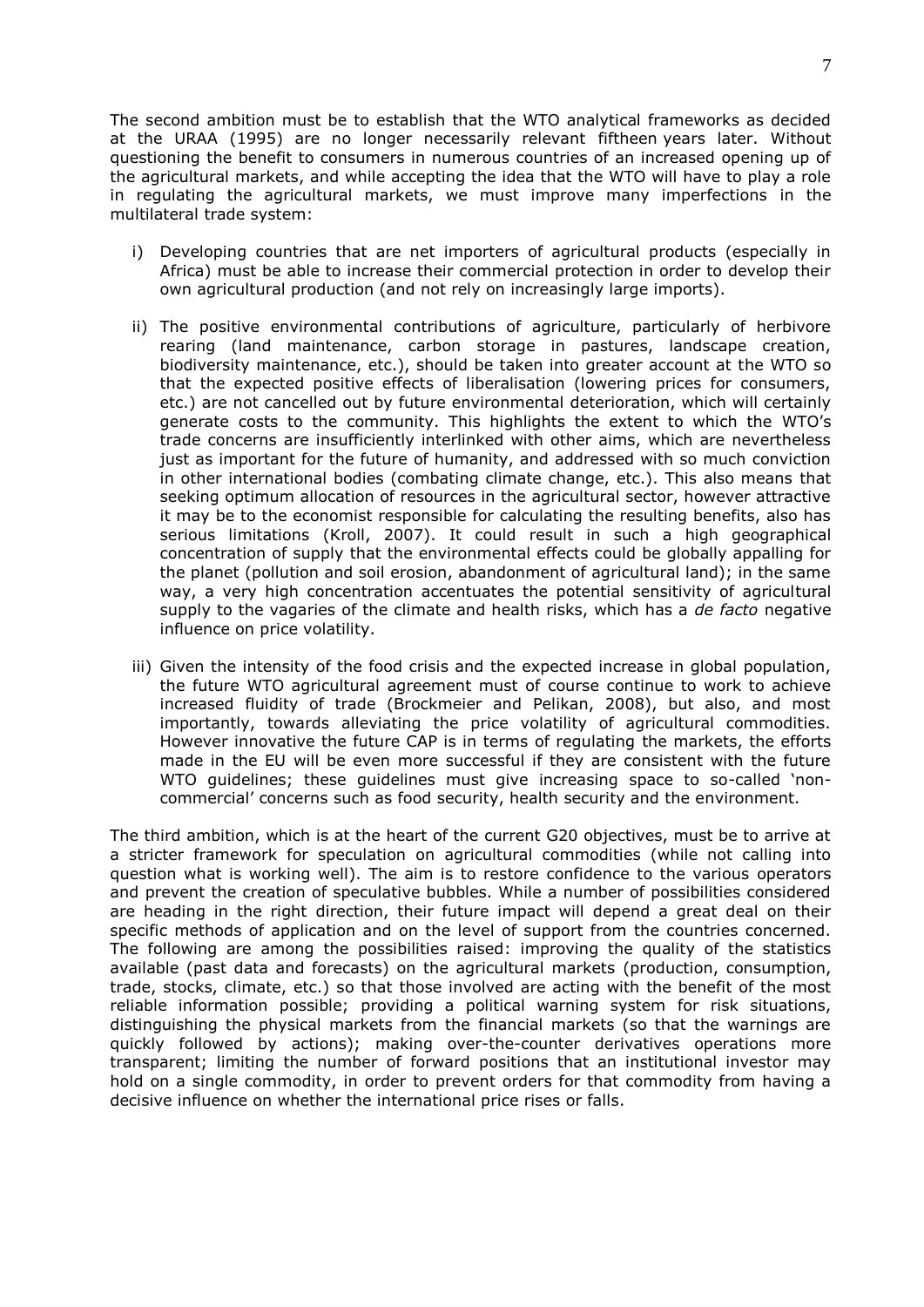# **3 Agricultural market regulation and risk managment**

The European Commission's proposals regarding the CAP towards 2020 were drawn up after noting that it would be useful to maintain certain market support mechanisms. The proposals also specify that the future reform must be an opportunity to streamline and simplify existing tools (Grant, 2010) and also to establish new rules concerning the functioning of the agricultural and food chain. To contribute to these debates, this section offers a reflection on the four following points: customs duties and protection at the borders; export refunds; intervention tools and safety nets; risk management instruments.

# **3.1 Customs duties and protection at the borders**

At this stage of the multilateral negotiations in the (delayed) Doha Round it has been agreed that the future reduction in customs duties on agricultural and food products would be applied according to what is called a 'tiered' formula. This means that, at least for developed countries, a 50% reduction in customs duties is foreseen (compared with a past reference period) for products whose final consolidated tariff or the equivalent *ad valorem* would be below 20%; this reduction would be 57% for the bracket between 20% and 50%; 64% for the bracket between 50% and 75%; and 70% for the bracket exceeding 70%. For developing countries, the reductions would be lower. The sensitivity of different European agricultural products to this possible future reduction in customs duties is not standard, as the difference between the EU price and the international price varies from one product to another. While consolidated duty on agricultural and food products stands at an EU average of just under 20%, it surpasses the 80% threshold for products such as sugar, beef and butter. Focusing on a selection of three agricultural products (beef, milk and cereals) will help to gain a better understanding of what is at stake.

In the beef sector, the EU price is generally significantly higher than that of the large exporting countries, including Brazil (which alone represents nearly 40% of international trade); the most recent observations show, however, that the price of beef has increased rapidly in Brazil, where economic growth is pushing consumption up. In this sector, customs duties applied at the EU borders are still substantial: 12.8% of the value and 3 euro per kg for boned, chilled and frozen meat. With the exception of the possible (justified) classification of the 'beef' tariff headings as 'sensitive products' (products benefiting, by way of exception, from a lower reduction in customs duties), a large reduction in tariff protection prompts the fear of downward pressure on the price of EU beef. The EU has been in deficit for beef since 2003 (imports represent 6% of domestic consumption), and is expected to experience a further deterioration in its trade balance over the next decade (due especially to a decrease in the number of dairy cows).This situation is expected to lead the EU authorities to increase imports (through quotas negotiated at the WTO or a bilateral agreement with the Mercosur countries).

In the European dairy sector, imports from third countries represent less than 2% of EU consumption; this is mainly as part of tariff quotas that are only partially used. There are still quite high customs duties at the EU borders: 1 900  $\epsilon$ /t for butter; 950  $\epsilon$ /t for skimmed milk powder, 1 500 €/t for cheese. For convenience products (milk desserts, cheese, etc.), the risks of imports rising are quite low for at least three reasons: the products are perishable and difficult to transport; European companies have a great deal of technological know-how; and European consumers are quite attached to local products. While the risks of an increase in imports are more significant for industrial dairy products, many factors could limit the extent of those risks: difficult climate conditions make it more improbable for Australian exports to increase; the high demand for dairy products in Asian countries should monopolise the New Zealand market to a significant extent, with New Zealand's hopes for the growth of milk production now being more limited; the removal of milk quotas will probably result in a drop in the EU price of industrial dairy products, while, at the same time, forecasting bodes are anticipating an increase in the international price (FAPRI, 2010).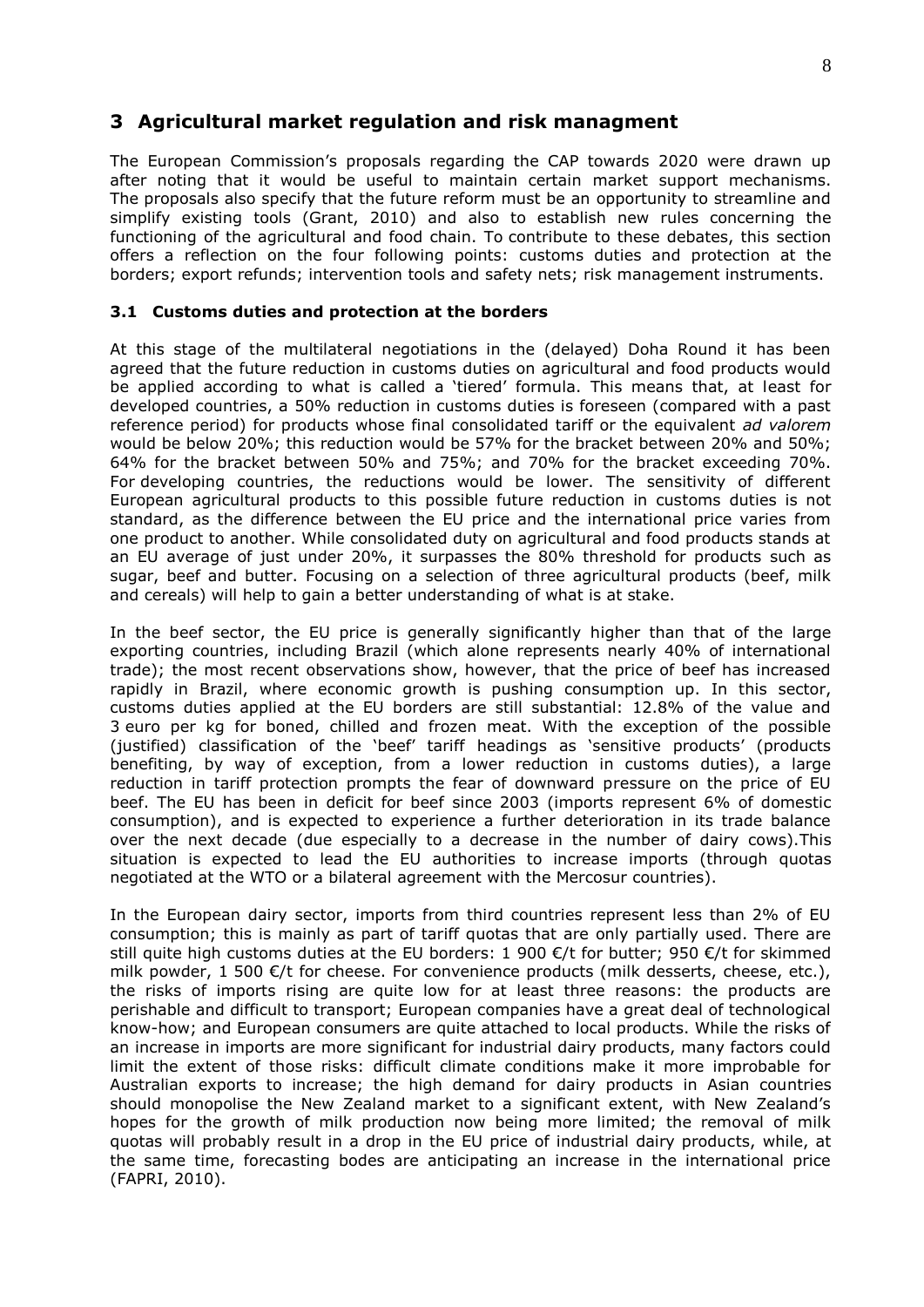In the European cereals sector, imports are at a low level in proportion to the volumes produced (around 2%). Over recent years, international competitors have not increased their trade pressure on the EU, in a global market in which demand is growing and the development of biofuels is having a negative impact on exportable quantities (in particular for American grain maize). In this sector, a combination of several factors means that any future reduction in customs duties would not be very problematic (especially in comparison with the situation at the beginning of the 1990s): the reduction in guaranteed prices has brought the European price closer to the international price so that the duties applied have now become low or zero; consolidated historical duties have been set at a high level; aside from some major fluctuations, the underlying international price of cereals is on an upwards trend.

With 23% of global agricultural and food imports (excluding intra-EU trade), the EU is not the 'fortress' that some competitor countries sometimes say it is. It is the leading importer, ahead of the three NAFTA countries (14%), Japan (10%) and China (7%). Moreover, European imports of agricultural and food products are constantly growing (in volume and value) as the years go by. As well as tropical products, soya and sheep products, for which imports are historically high, the EU is also slightly in deficit in poultry, beef and grain maize. While a further reduction in customs tariffs would not necessarily change the level of European cereal or milk imports, the risk is, however, higher in the meat sector. Rather than a further general reduction in tariff protection, the WTO negotiators should focus their efforts on the following two points: taking more account of non-commercial concerns; seeking a better balance between the objective of high fluidity of trade and the long-term preservation, for each economic area, of balances that are helpful to all societies: the quality of the environment, maintaining the land and food security.

# **3.2 Export refunds**

According to the notification reports presented to the WTO, the EU is the economic area that has used export refunds the most over the last decade; this budgetary support from the CAP is allocated to European businesses to encourage them to export agricultural and food products to third countries (mainly benefiting dairy products, sugar, pork and poultry); without this support, they were not competitive, given the significant price difference between the EU market and the global market. Since the CAP reform in 1992, the level of export refunds has been significantly reduced in the EU: it has fallen from EUR 10 billion in 1990 to less than EUR 1 billion since 2009. Three factors explain this drastic reduction: the drop in institutional prices; the reduction in export volumes (beef, poultry, etc.); the stricter framework for the rules for granting this support as part of the URAA.

As the commitments made as part of the Doha Round currently stand, the WTO Member States must eliminate all forms of export subsidies by the end of 2013. This change will result in the EU being without a tool that, particularly in a crisis period, enabled surplus supply to be released onto the international market and thus to help stabilise its markets. This tool proved to be useful when the guaranteed prices were fixed at a high level, but expensive in that it encouraged producers to constantly produce more, even if the internal market was already saturated. The abandonment of this tool justifies intervention prices being fixed at quite a low level.

This future removal of refunds should not, however, threaten the EU's dominant position on the international agricultural and food markets. The EU-27 has 20% of global export trade, despite unfavourable currency parity with the U.S. dollar. It is therefore ahead of NAFTA (17%) and Mercosur (16%). All these areas are seeing an increase in their exports (but for the countries of South America the rise is more spectacular). The future growth of European exports will depend on the following main factors: economic growth in the emerging countries where land is scarce; the gradual slowing down of exporting by competing countries (climate factors, rise in internal consumption, development of biofuels, etc.); the degree of competitiveness and the differentiation of European products.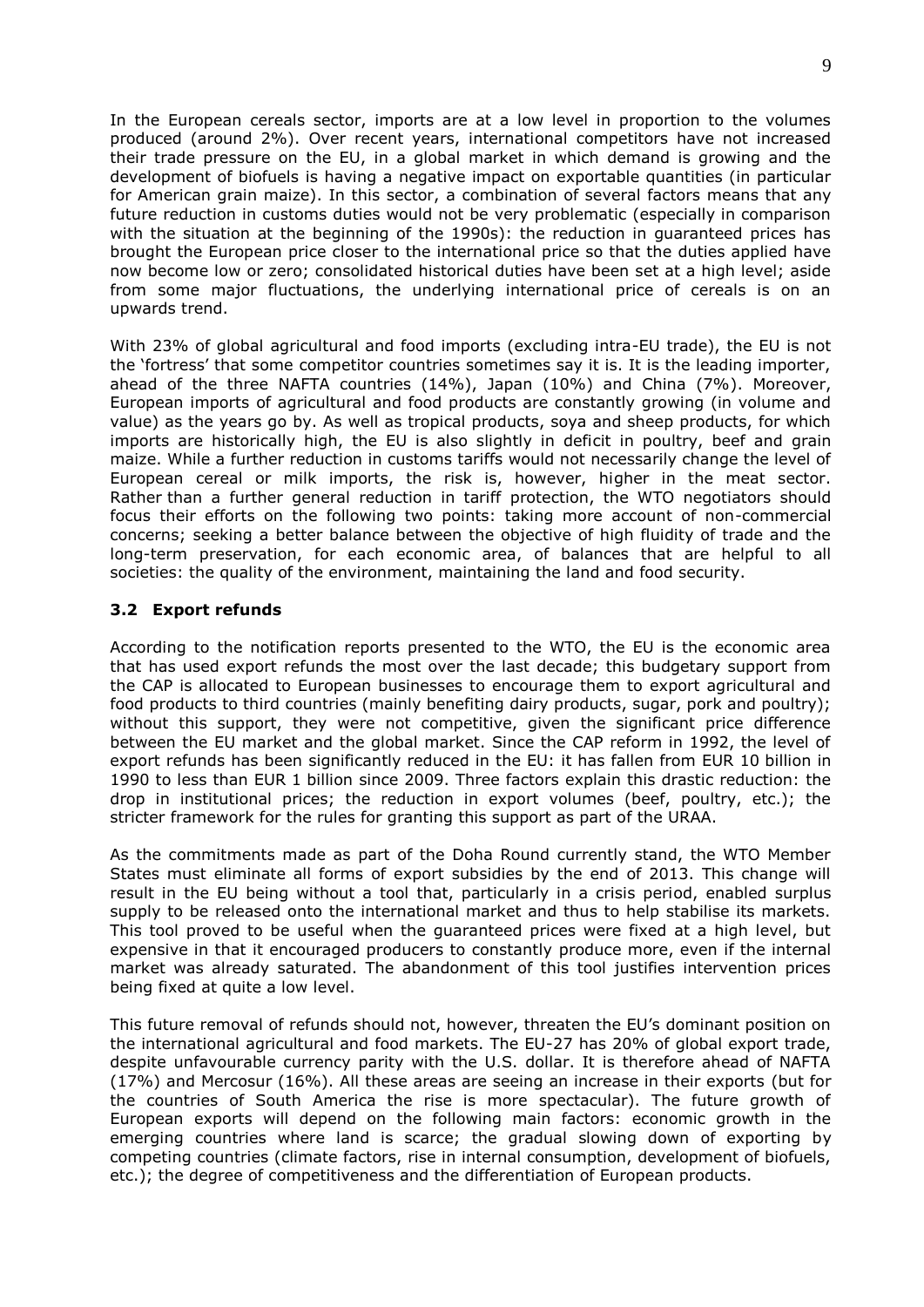#### **3.3 Intervention tools and safety nets**

The European Commission's proposals mention a possible adaptation of the intervention rules. This adaptation could include the extension of the intervention period; the application of the market disruption clause and private storage to other products. It is nevertheless clearly reaffirmed that the intervention instrument should only be used as a safety net to be deployed in the event of a price crisis or disruption of the market. The public authorities may store certain agricultural products when their market price falls below thresholds established in advance. The stocks resulting from these purchases are then released onto the international or EU market, sometimes under the food aid to the most deprived person's scheme (European Council, 2007). Fixed-price purchases are now applied only in the case of certain products (common wheat, butter and milk powder) and to quantities determined in advance. Beyond these quantities, the purchase price and quantities offered for intervention are established by the European Commission under the 'tendering' procedure. The EU authorities also have the option of encouraging private storage, through targeted aid. By focusing the analysis on a selection of agricultural products, it is possible to discuss about the intervention system in more precise detail.

For beef, public intervention is opened if, for a period of two consecutive weeks, the average market price is less than  $1\,560$   $\epsilon$ /t in a country or region (for an R3 calf or steer). Private storage aid is also possible if the prices are below 2 300  $\epsilon/t$ . These thresholds are at such a low level that the use of the intervention mechanism is becoming less and less probable, especially in a context where there is an EU beef deficit, a decline in Brazilian exports over the recent period and an increase in the price of beef in several exporting countries. Due to the increase in production costs in this sector and the already low level of income, it is to be hoped that beef cattle farmers will not have to benefit from this scheme.

For sheep meat and goat meat, private storage aid may be granted under particularly difficult market conditions. The EU's deficit situation means using imports mainly from New Zealand, as part of annual quotas agreed by the WTO. The future income of sheep and goat farmers will depend more on changes in the way the support is granted and the technical performance of farms than on the intervention system.

For pigmeat, public intervention was recently abandoned, in so far as it was no longer used. Consumption, production and exports of pigmeat continue to rise in the EU, although the pace varies widely between countries. This sector will be sensitive to the future abandonment of export refunds, which sometimes gave European exporters the opportunity to conquer markets (Russia, Japan, Hong Kong or South Korea) against American opponents favoured by their currency's parity with the euro.

In the dairy sector, intervention is restricted to 30 000 tons annually for butter (at a price of 2 218  $\epsilon$ /t) and to 109 000 tonnes for skimmed milk powder (at a price of 1 700  $\epsilon$ /t). The European Commission may, if necessary, make these purchases by tender; in this case, the maximum price cannot exceed the intervention price. In 2009, private storage aid for butter was maintained (but not for cheese) while processing aid for butter was abolished. Two categories of processing aid (skimmed milk powder for animal feed and skimmed milk made into casein or caseinate) are still allocated, but only when the market is in surplus and according to an amount established in advance or by tender. Following the crisis affecting the dairy sector in 2009, the EU authorities made use of all the possibilities offered by these remaining regulation mechanisms. Exceptional measures were also agreed, such as bringing forward the disbursement period for direct payments and the implementation of a programme to promote dairy products. In this sector, one of the key questions is the extent to which the contractual relations mechanism that will soon be put in place to replace the current system of milk quotas will be effective in maintaining an optimum balance between supply and demand.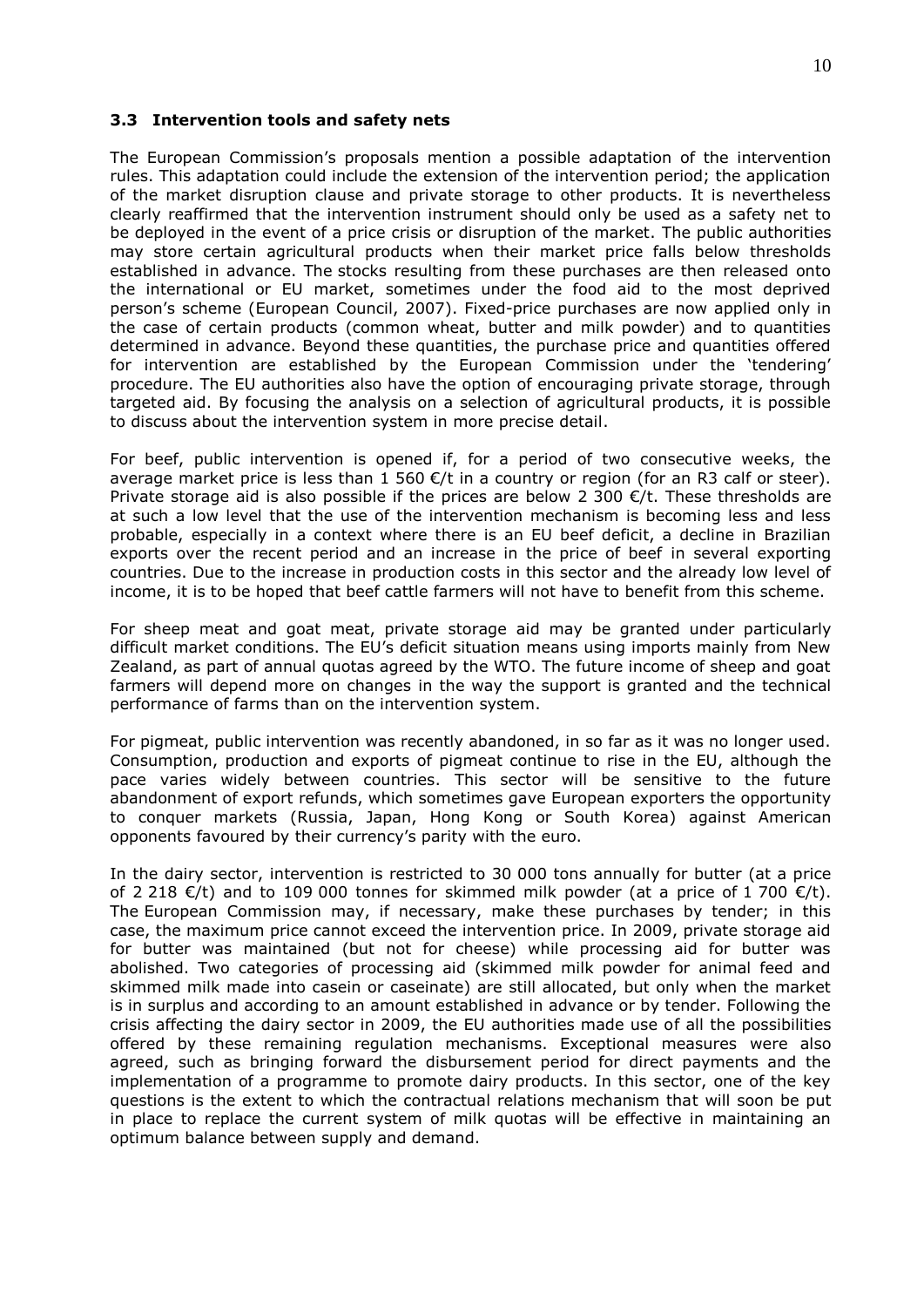In cereals, public intervention potentially concerns common wheat, durum wheat, corn, barley, rice and sorghum; it is authorised between 1 November and 31 May for all the Member States. The latter five crops will, however, no longer be eligible for intervention measures, as the rate has been reduced to 0%. For common wheat, the intervention price is 101.31  $\epsilon/t$ , within a limit of 3 million tons. Given the level of prices at the beginning of 2011 and the trends forecast for the next financial year (position of buyers), it seems quite clear that public intervention will not be very useful in this sector in the short and medium term. The intervention price is set at a level that provides so little incentive that it only has a small impact on supply.

As the reforms of the CAP have taken place, the intervention instruments have been significantly changed. The budgetary cost of these tools has also become extremely low in comparison to the direct aid allocated to European farmers. Preserving these instruments is definitely useful for tackling any crises that arise, but the low thresholds lead us to consider that the less these 'safety nets' are used, the better farmers will be. The objective must be to avoid using them by better adapting supply to demand.

# **3.4 Risk management instruments**

In agriculture, the risks can be classified into three groups: a) risks associated with fluctuations in the prices of goods sold or inputs; b) risks attributable to the production cycle, such as the vagaries of the climate (drought, frost, hail, etc.), incidents (fire, water damage, theft, etc.), disease (plant and animal) or life events (illness, disability, death); c) risks related to the industry, i.e. the capacity of farmers to market their produce. In order to limit or better manage these risks, farmers can adopt tailored strategies (diversification, multiannual investment management, etc.) or leave it to the various existing tools (fiscal policy, insurance markets, financial markets).

Risk management instruments, which are more developed in the United States or Canada than in the EU (Capitanio, 2010), may have their origins in the public sphere, private entities or professional organisations. In the typologies used to class and rank these instruments, particular attention is paid to the correlation between the occurrence of an event (or hazard) within a population, on the one hand, and its frequency and intensity, on the other. The risk is described as systemic when a large section of the population is affected; it is classified as independent when only one or a few individuals are affected.

In order to deal with the inherent risks of agriculture, the development of private risk management instruments (insurance, derivative risk management products) must be encouraged. The public authorities can contribute to this by making a clear distinction between what responsibility the public and private sectors have in dealing with agricultural risks, by stabilising their political guidelines for intervention in the agricultural markets and by encouraging an increasing proportion of farmers to educate themselves on these issues. By publicly awarding contracts, they can also promote the development of insurance.

The development of these private risk management instruments does not in any way mean that public authorities will no longer have a role to play in agriculture in future. The idea is not to set the players (public/private) against each other, but to find the best possible interaction between them to serve the desired objectives. With this in mind, the public authorities should maintain the safety nets (through public storage and private storage aid); strengthen the powers of the market (producer, processor and distributor), ensure that there is increased transparency on prices and margins; help to establish contractual relations between producers and companies, so that supply can be brought in line with demand; promote agriculture that is in tune with the environment and product quality (through the method of allocation of direct aid); and promote balanced development of European land. In the possible event of sudden mass imports of agricultural products from third countries, the public authorities must also use appropriate mechanisms (safeguard clause) to avoid the risk of damaging destabilisation of the existing agricultural industries.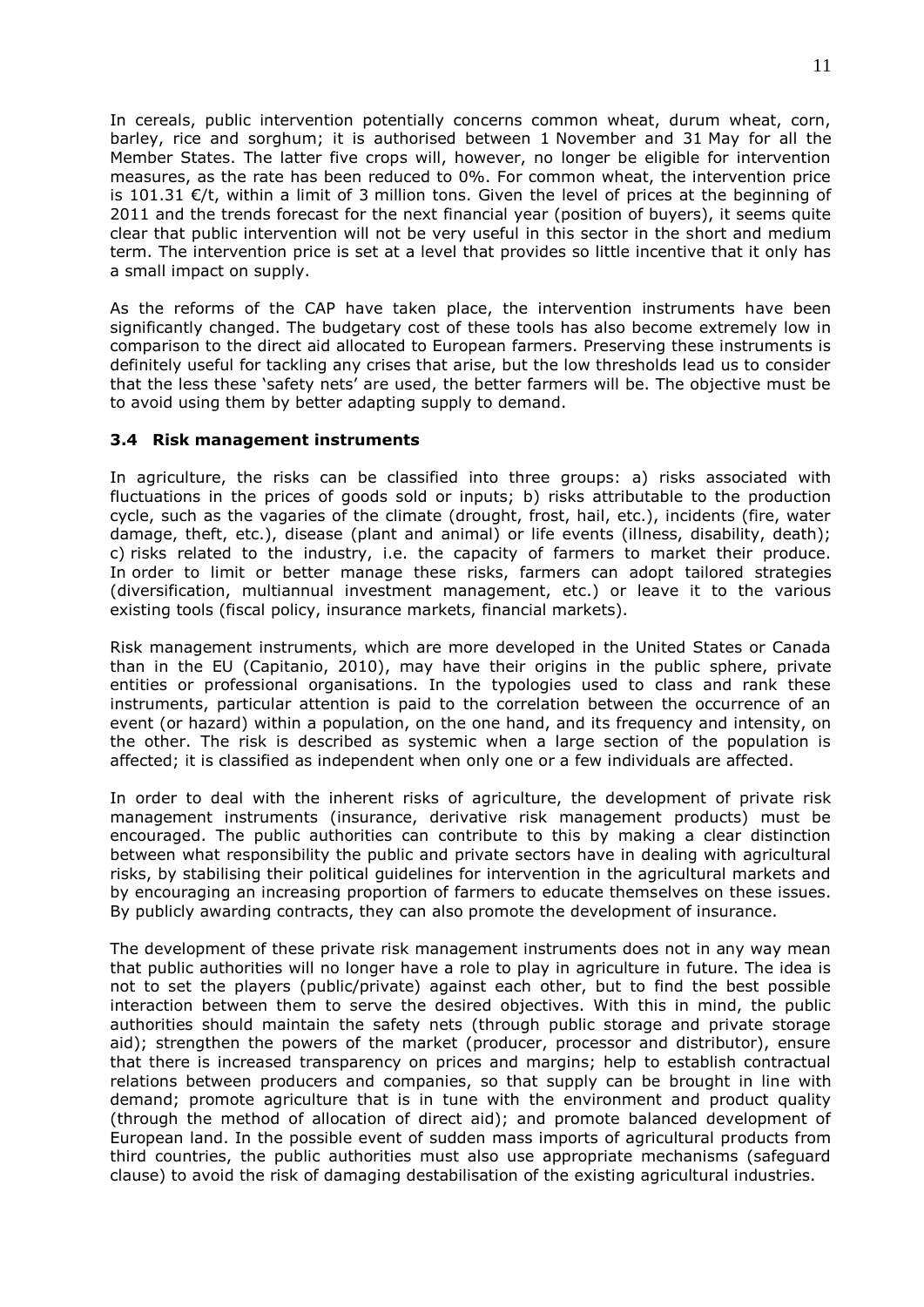Without going into too much detail here as to the content and the diversity of the tools that farmers could use to manage risk in their businesses (Femenia et Gohin, 2010; Kimura et al, 2010), some thoughts follow dealing with several points that are important to add to the CAP debate.

# *The diversification of agricultural and non-agricultural activities*

The diversification of activities (agricultural and non-agricultural) is often a way for farmers to reduce their exposure to risk (particularly the risk of price volatility). The same applies to strategies of marketing in short distribution channels in which prices are set more by farmers than by the interplay of competition on national and international markets. Exposure to the volatility of prices of agricultural products and inputs is not, therefore, the same for all farms. Over recent decades, agricultural development has, however, clearly oriented European agriculture towards increased specialisation, with a drastic decline in the number of mixed crops-livestock units: this was considered to be beneficial in terms of technical expertise and economic efficiency. Certain measures under the second pillar of the CAP are certainly likely to encourage diversification, and therefore lesser sensitivity to price volatility, but the expected overall impact will probably remain modest, as there are so many concomitant forces acting on specialisation.

# *The inter-annual flexibility of the CAP budget*

The issue of the inter-annual flexibility of the CAP budget should be considered carefully in so far as it could enable part of the budget allocated to European agriculture to be adapted according to actual needs. The aim is not to question the principle of the multiannual financial framework (2014-2020), but to have some freedom ('security budgetary reserve') to tackle any crisis situations in the best possible way. This recommendation is particularly important given that the current system for allocating the single farm payment (SFP) is excessively inflexible; for example, it leads the public authorities to allocate direct aid to farmers benefiting from favourable and profitable prices, while at the same time there is a lack of funds to support producers affected by a major decline in prices or a sudden increase in costs.

# *Precautionary savings through adapted fiscal policies*

In response to the increased volatility of agricultural sale prices, it seems essential that new fiscal policies be constructed in each country. We need to move from annual management of performance in farming to multi-annual management. The current system is, at least in some EU countries (like in France), still too inflexible. When the price situation is satisfactory, and income from farming is good, too often it encourages farmers to invest immediately in order to avoid compulsory levies. This reasoning, which is sometimes counter-productive in terms of long-term competitiveness, was not too problematic in a context in which prices and income were quite stable; it is becoming problematic in a situation of major fluctuations.

The issue is therefore now about finding the technical means to implement a system that would foster the creation of precautionary savings. This mechanism would give farmers whose income is high in the current year the opportunity to transfer part of their profit, exempt from social insurance contributions and tax, to the profit for the following year. If the income for the following year had declined due to the price situation becoming unfavourable, the amounts transferred could be incorporated into the income calculation so that the farmer would then pay his taxes and contributions. These amounts could also be used for investment, but on what would become a more multiannual basis. This precautionary saving could then be described, for example, as an 'investment savings plan'. With this in mind, would it not be a simple system to start with the possibility of transferring all or part of the direct aid potentially due for the current year to the following financial year?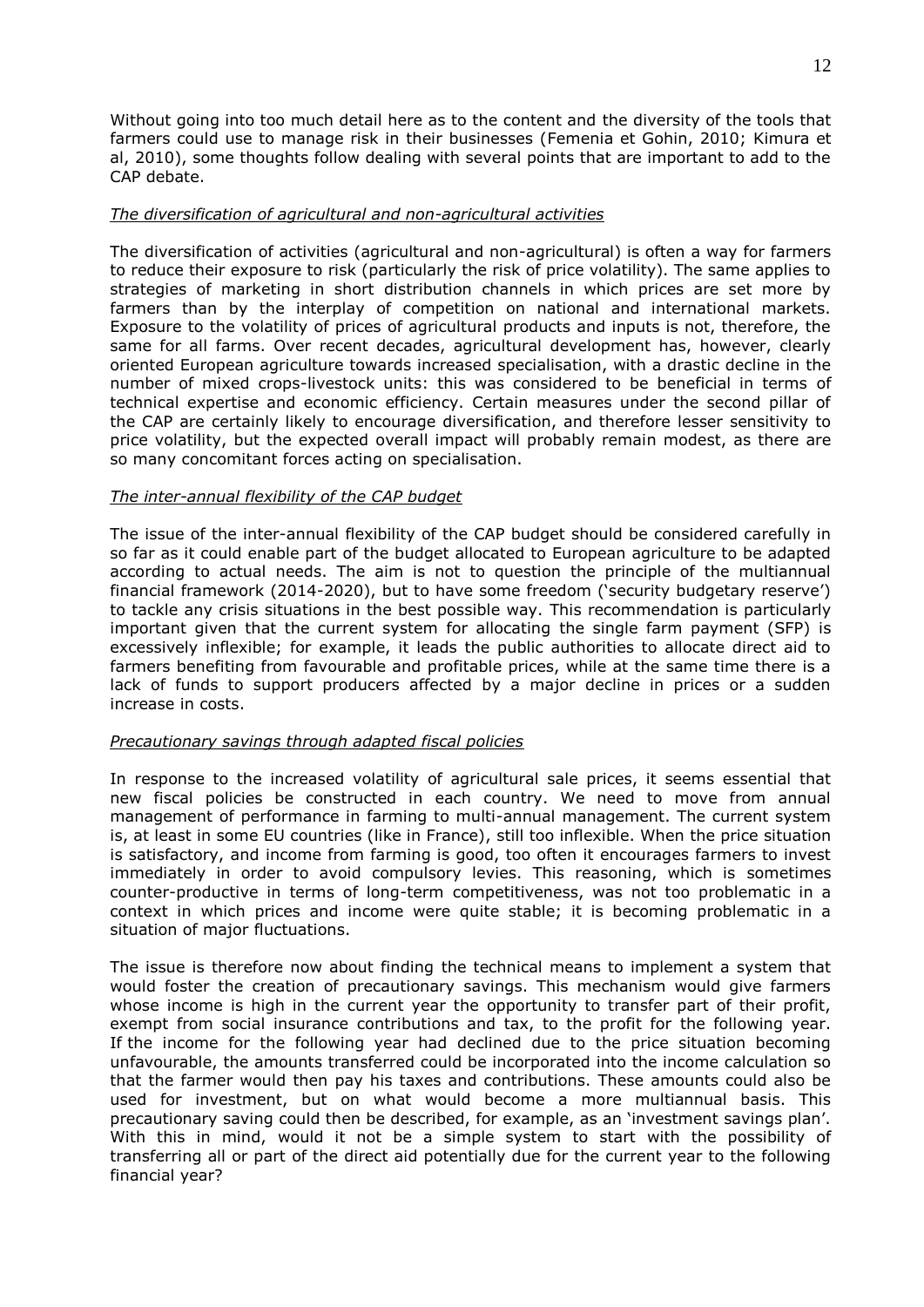#### *Futures markets*

Public authorities must encourage the development of futures markets, while bearing in mind the fact that, firstly, this financial instrument cannot be used for all agricultural products, and that, secondly, it does not in any way remove price volatility; in fact it needs price volatility in order to function. It is therefore not a tool for regulating the agricultural markets that could affect price trends, but rather an instrument that enables farmers to react to the potential effect of a deregulation. Aside from these two significant limitations, and in the event of high price volatility, futures markets are useful for enabling those involved in a market to cover themselves. They give the farmers concerned the opportunity to anticipate the future margin that they will have by having advance knowledge of the sale price of their products; it allows farmers to decide to start production, optimise cash-flow management and focus their investment strategy.

The futures markets are still under-developed in the EU (they were only authorised in 1993 in France), at least in comparison with the situation in the USA. They essentially relate to crops; they are more difficult to apply to animal farms in so far as the instrument requires a high level of standardisation of products. In a strict budgetary context, this instrument also has the advantage of being inexpensive to public authorities. The potential development of these tools is also dependent on the quality of training that can be given to farmers, many of whom are not experts in these instruments.

#### *Multi-risk climate insurance*

The public authorities can encourage farmers to take out multi-risk climate insurance policies; these are to cover the risks to production associated with the vagaries of the climate (drought, hail, frost, floods and storms). In France, for example, a budget of EUR 133 million was used to fund this particular form of support in 2010. The aid takes the form of partial payment of eligible insurance premiums up to a limit of 65%.

#### *Income stabilisation tools*

Due to high prices volatility and the European Commission's proposals, it is interesting to question the conditions for implementing an income stabilisation tool under the second pillar of the CAP. Given the broad diversity of farms and of situations in the EU Member States, it is surely preferable for this mechanism to be constructed, at least for those who want it, within each country (through a common EU framework). Placing this instrument under the second pillar of the CAP gives it flexibility and allows co-financing by Member States and subsidiarity; it is nevertheless true that this choice could raise some questions among those who consider that this instrument falls first and foremost under regulation (and therefore under the first pillar). In any case, this ambiguity shows the extent to which it is not necessarily easy to build a new CAP structure while keeping the initial framework of the two historic pillars.

To enhance this reflection on income insurance, it would seem appropriate to consider the way in which the Canadian authorities recently structured their 'AgriStability' programme (which replaced the former Canadian Agricultural Income Stabilisation Programme). The programme compares the farm's profit for the current year to the reference profit calculated for the previous five years (excluding the highest and the lowest). If the profit is less then 85% of the calculated average, a payment is triggered. This programme works in a similar way to any insurance scheme. A premium, which is payable in advance, is used to cover the coming period. The fee is 0.45% of 85% of the reference profit (plus administration costs). There is no compensation if the decline in profit is between 0% and 15%; it is 70% if profits drop by between 15% and 30%; it is 80% when profits drop by between 30% and 100%; there are particular rules to cover losses and start-up farmers. As well as this Canadian example, the ACRE programme (Average Crop Revenue Election) introduced in the United States as part of the 2008 Farm Bill is interesting.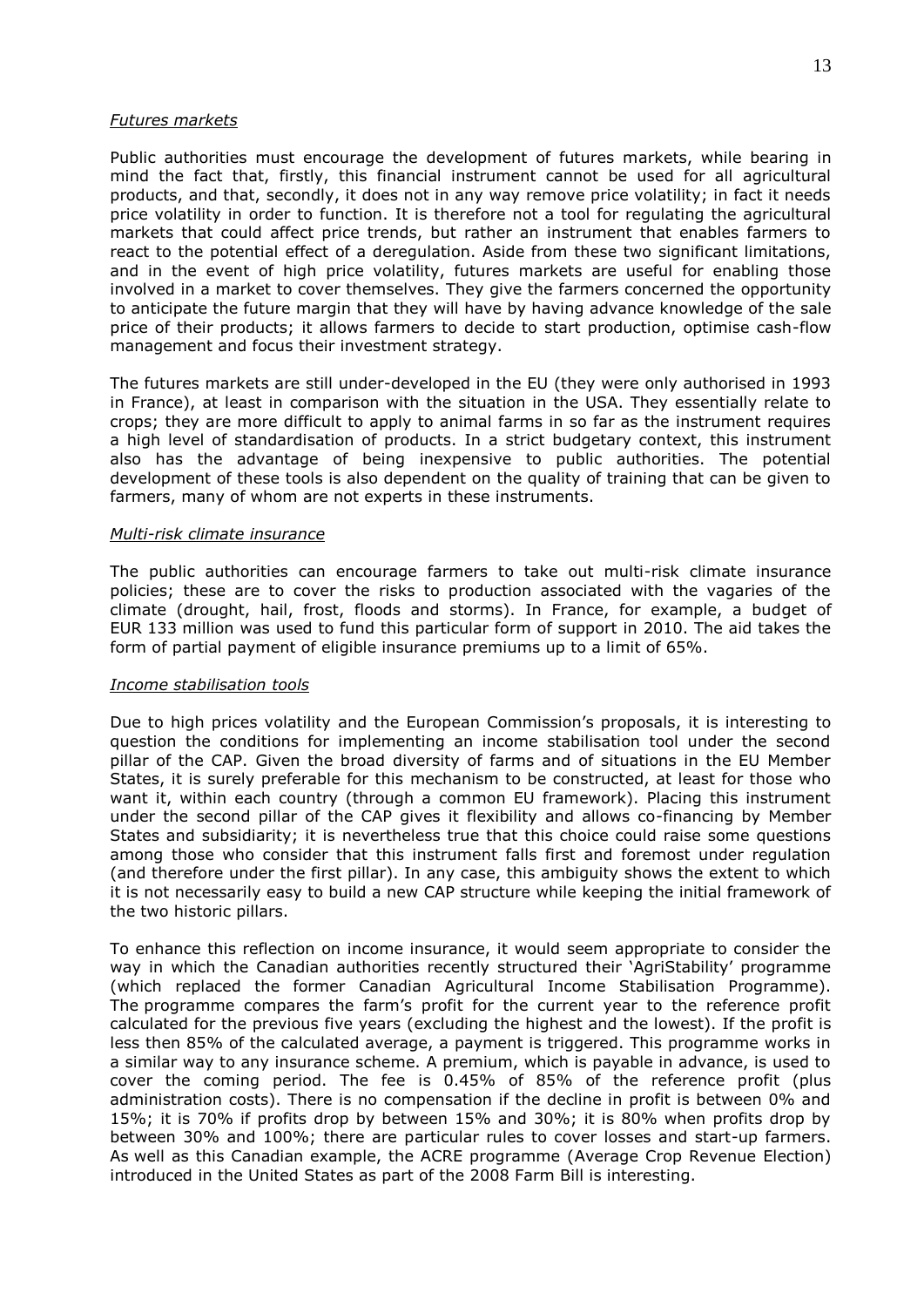Creating such a mechanism in the EU must be envisaged under two main constraints. The first relates to its expected budgetary cost. The indicators used as a reference point need to be well selected, then the thresholds and rates need to be set so that the budget that has been earmarked is kept to. This requires that statistical studies be conducted, such as those published by the European Commission. The second constraint is for the envisaged mechanism to be compatible with the commitments made under paragraph 7 of Annex 2 to the URAA. This paragraph includes the following two points: the right to receive payments on this basis shall be subject to a loss of (agricultural) income exceeds 30% of annual income for the three previous years or on a three-year average based on the five previous years (excluding the highest and lowest values); the amount of these payments shall compensate less than 70% of the producer's loss of income.

# **Conclusion**

On 18 November 2010, the European Commissioner responsible for agriculture and rural development proposed a new phase in the long process of reforming the CAP. By taking the precaution of not entering too quickly into a precise definition of the criteria, indicators or thresholds that will ultimately be agreed and which will give shape to the real content of the future reform, the Commissioner is first seeking to give it a direction, in a particular context: i) the result of the negotiations on the EU financial framework for the 2014-2020 period is uncertain; therefore, it is difficult to predict what the future EU budget will be for agriculture and rural development; ii) the modification of the support instruments and regulation tools must be designed in such a way that the CAP remains compatible with the commitments made at the WTO as part of the Doha Round; iii) the European Commission must now work in close cooperation with the European Parliament, whose powers have recently been enhanced (Massot, 2010).

These European Commission proposals were accompanied in December 2010 by additional contributions targeting the dairy sector and the quality of agricultural products. While these different texts must be considered at the same time, their aim is not to cover all of the issues raised today by the development of European farming and the changes in agricultural and trade policies. They therefore do not discuss the position that the EU intends to adopt in international negotiations on subjects that are important for agriculture such as changes in currency parity; the need for international coordination of agricultural policies in order to combat agricultural price volatility; the trade strategy to be adopted towards developing countries that are net importers of agricultural products; the best way of taking into account, in future WTO agreements, non-commercial concerns (social rules, environmental standards, animal welfare); the future development of new technologies (second-generation biofuels, genetically modified crops, etc.). Likewise, these texts do not tackle the issue of harmonising rules between the Member States of an EU that is heterogeneous and in which there are still distortions of competition between countries.

To enrich the European Commission proposals, it seems important to keep in mind two ambitions: agriculture must become capable, in all the countries of the world, of better feeding the population (in terms of quantity and quality); it is essential for the balance of European society to maintain an agriculture that is both economically effective, environmentally friendly and mindful of its relationship to the land. The European authorities must be driven by the desire to implement a CAP that is fairer, more sustainable and more preventive. In order to do this, they must play close attention to the specific way in which the redistribution of support and targeting it better towards non-commercial goods will be implemented. This change in the way that public support is granted is particularly justified in that price volatility is increasing and the residual tools for intervention on the agricultural markets will have quite a small influence on income levels. It is also important to maintain safety nets, to better manage speculation on the agricultural markets, to defend the right to minimal customs protection and to encourage farmers who are conducting innovative projects.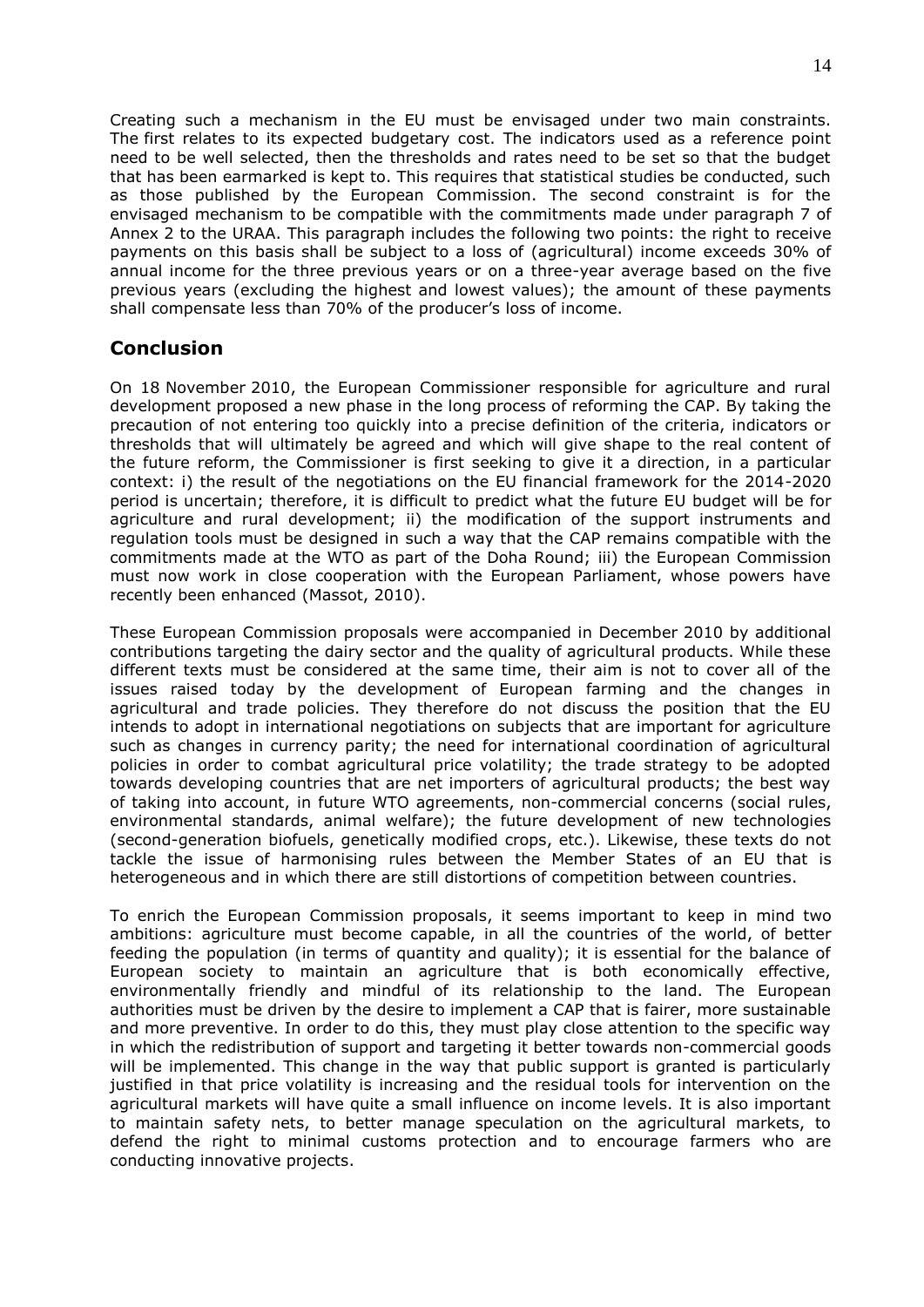# **References**

ADINOLFI F., LITTLE J., MASSOT A. (2010) - "The CAP towards 2020: working paper on the EC communication of 18 November 2010", Briefing note for European Parliament (Directorate General for internal policies - policy department B), 78 p.

BAFFES J. (2011) - "The economics of food: how feeding and fueling the planet affects food prices", *European Review of Agricultural Economics*, vol. 38 (1), pp. 157–160.

BANSE M., VAN MEIJL H., TABEAU A., Woltjer G. (2010) - "EU biofuel policies affect global agricultural markets?", *European Review of Agricultural Economics*, vol. 35 (2), pp. 117–141.

BLANDFORD D., GAASLAND I., GARCIA R., VARDDAL E. (2010) - "How effective are WTO disciplines on domestic support and market access for agriculture?" *The world Economy*, vol. 33 (11), pp 1470- 1485.

BROCKMEIER M., PELIKAN J. (2008) - "Agricultural market access: a moving target in the WTO negotiations?", *Food Policy*, vol. 33 (3), pp 250-259.

Boussard J.M. (2010) - "Pourquoi l'instabilité est-elle une caractéristique structurelle des marches agricoles". *Economie Rurale,* n°320, pp 69-83.

BUREAU J. C. (2010) - "La PAC après 2013 : les enjeux et la position des acteurs", *Futuribles*, n°369, pp. 45-61.

BURELL A. (2009) - "The CAP, looking back, looking ahead", *Journal of European Integration*, vol. 31 (3), pp 271-289.

CAPITANIO B. (2010) - "The increase in risk exposure of the European farmers: a comparison between EU and North American tools looking at the CAP post 2013", Briefing note for European Parliament (Directorate-General for internal policies), 36 p.

DAUGBJERG C., SWINBANK A. (2011) – "Explaining the Health Check of the CAP: budgetary politics, globalisation and paradigm change revisited", *Policy studies*, vol. 32 (2), pp 127-141.

DE CASTRO P., ADINOLFI F., CAPITANIO F., DI FALCO S. (2011) – "Building a new framework for the CAP: a responsibility towards the overall community", *Eurochoices*, vol. 10 (1), pp 32-36.

DE SCHUTTER O. (2010) - "Food commodities speculation and food price crises", *United Nations Special Briefing* note 2, 13 p.

DIAAZ-BONILLA E., RON J.F. (2010) - "Food security, price volatility and trade: some reflections for developing countries", *ITCSD Issue paper*, n°28, 69 p.

EUROPEAN COMMISSION (2010-A) - "The CAP towards 2020: meeting the food, natural resources and territorial challenges of the future", Communication, 16 p.

EUROPEAN COMMISSION (2010-B) - "The CAP after 2013: public debate", Report, 40 p.

EUROPEAN COMMISSION (2010-C) - "Europe 2020: a strategy for smart, sustainable and inclusive growth", Communication, 35 p.

EUROPEAN COMMISSION (2010-D) - "Prospects for agricultural markets and income in the EU 2010-2020", Report, 76 p.

EUROPEAN COMMISSION (2011) - "The future of the CAP market measures", *Agricultural Policy Perspectives* Brief, n°3, 9 p.

EUROPEAN COUNCIL (2007) - "Common organisation of agricultural markets and on specific provisions for certain agricultural products", Council Regulation (EC) n°1234/2007, 149 p.

FAO (2009) - "High food prices and the crisis – experiences and lessons learned", Report, 60 p.

FAO (2010) - "The state of food insecurity in the world: addressing food insecurity in protracted crises", Report, 63 p.

FAPRI (2010) - "US and world agricultural outlook", Report, 401 p.